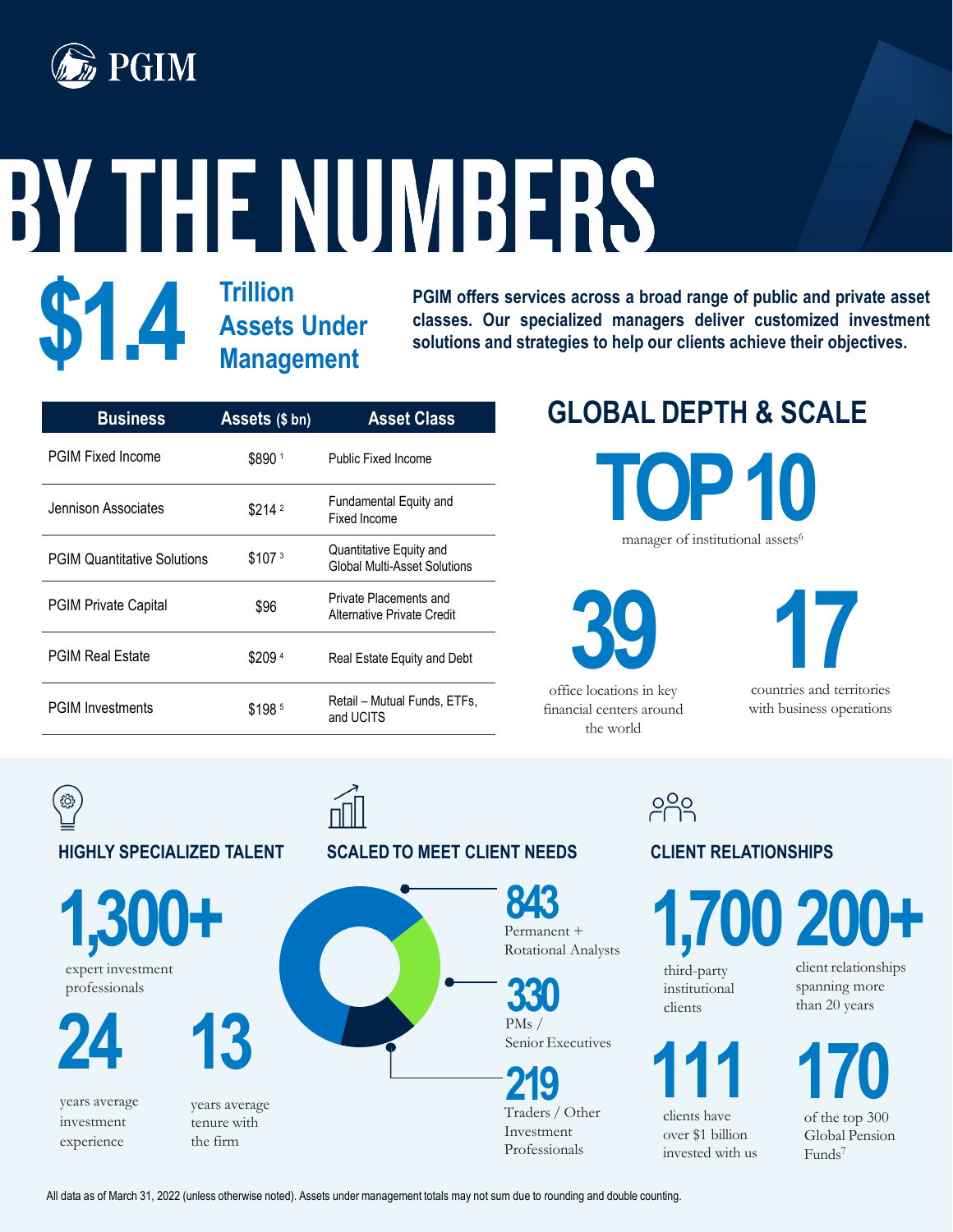# **GLOBAL FOOTPRINT**



For more information, visit [www.pgim.com.](http://www.pgim.com/)

### THE PURSUIT OF OUTPERFORMANCE

Retail \$365